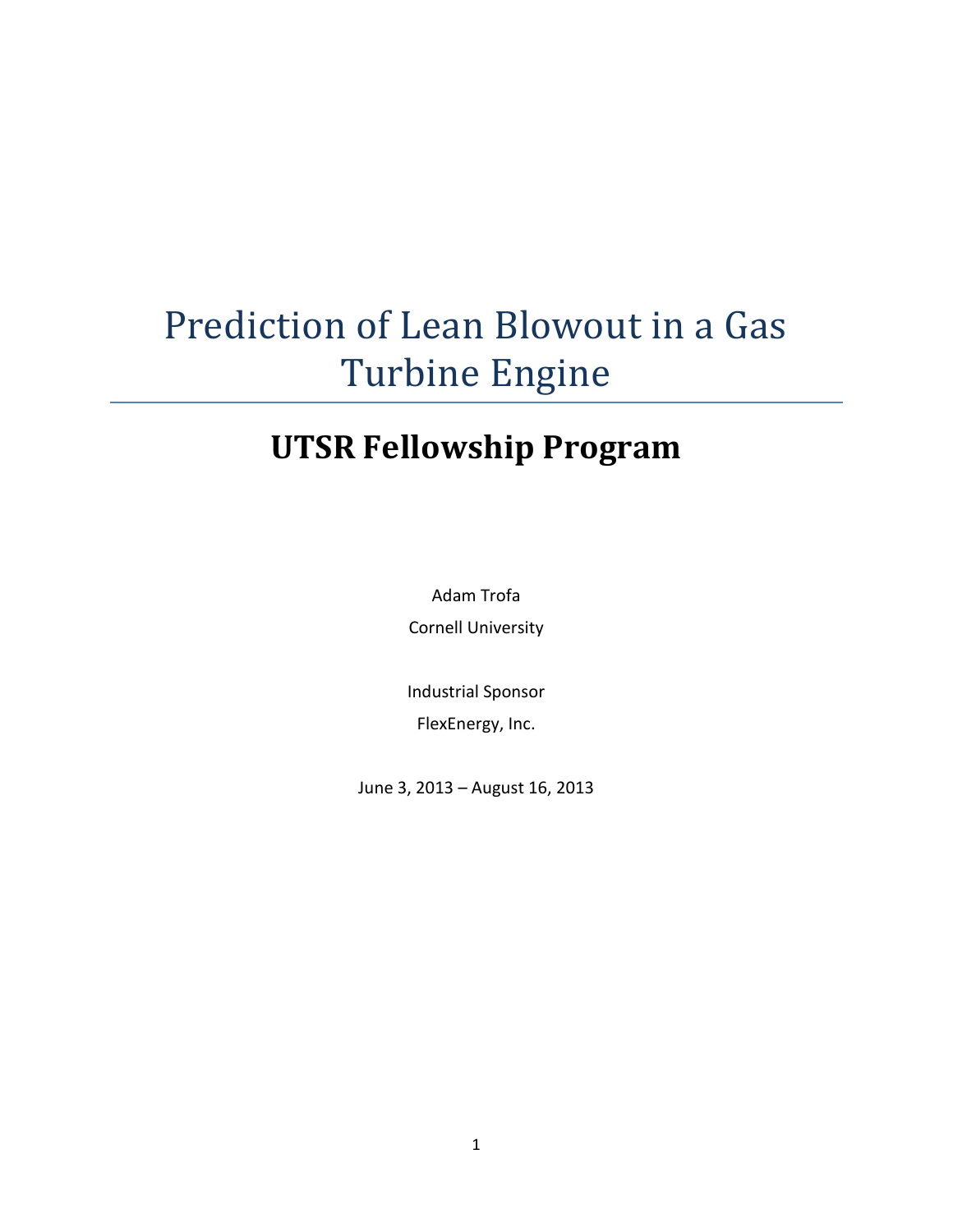#### **Introduction and Purpose**

FlexEnergy Energy Systems, Inc. manufactures recuperated gas turbine generators that operate in the 250 kW range. The technology provides reliable, high-efficiency, low-emissions power from a wide variety of fuel sources. An updated version of the MT250 turbine is currently under development. Features of the upgraded engine allow it to operate with increased efficiency and stability over a wider range of operating conditions. One of my tasks at FlexEnergy was to conduct combustor blowout testing to establish the turbine operating envelope for the new design. Further, I was to develop a pilot flame schedule to extend the envelope of stable operation.

### **Background**

FlexEnergy gas turbines operate in a lean-premixed combustion regime, allowing them to achieve extremely low emissions levels. As power and fuel flow decrease, the combustor flame is susceptible to extinction via blowout, in which the flow rates in the combustor are too rapid to allow the flame to stabilize. At these conditions, combustion can be stabilized by use of a pilot flame. This introduces a diffusion flame, which has undesirable characteristics from an emissions standpoint, but allows the turbine to continue operation in conditions that would otherwise be unstable. To minimize the impact of the pilot flame on emissions, the MT250 uses two distinct pilot levels. Pilot level 1 uses a small amount of fuel to partially extend the operating range of the turbine with a minimal impact on emissions levels, while pilot level 2 adds additional fuel and is designed to allow the engine to operate under zero generator load.

Blowout conditions may be described by a number of methods. One such method is through use of the Damköhler number, Da, which compares the reaction time scale to physical flow time scale, in this case, combustor residence time. Another technique for describing blowout is the combustor loading parameter, LP, defined as

$$
LP = \frac{\dot{m}_{air}}{VP^n}
$$

The loading parameter is also sometimes defined with an inverse exponential temperature dependence. A stable flame that is not near blowout will have a low loading. An unstable flame at or near blowout has a higher LP. Because calculation of the Damköhler number requires several unknown or difficult to measure parameters, the combustor Loading Parameter was employed to predict blowout. Although the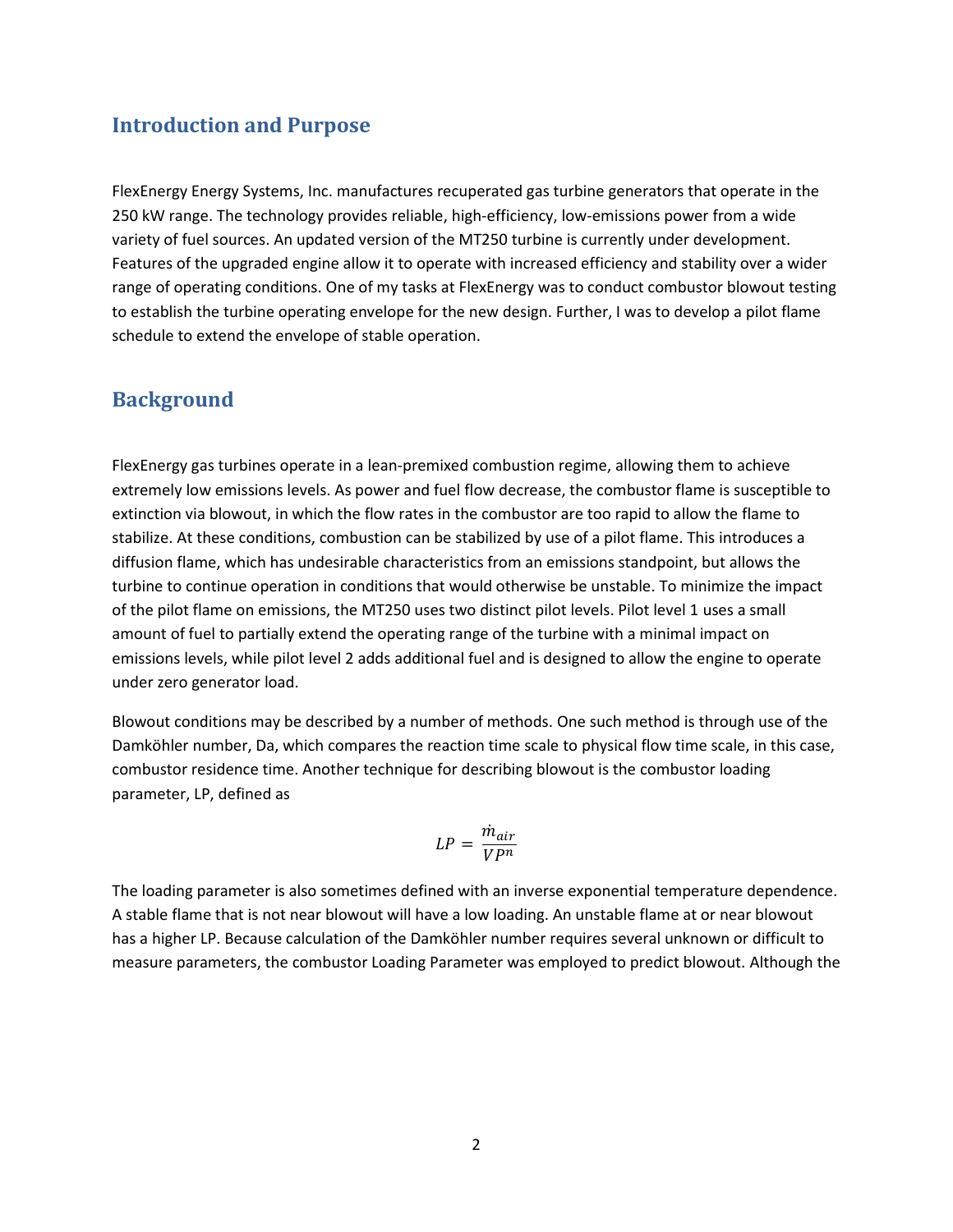loading parameter reaction volume,  $V$ , is not known, we can assume that it takes an arbitrary constant given the fixed combustor geometry.<sup>1</sup>

# **Testing**

### **Procedure**

Testing involved allowing the turbine to achieve steady-state operation at a specified inlet air flow rate. Power was adjusted to achieve a normal operating temperature for each test in order to accurately capture real-world operating conditions. Pilot valves were then set manually, before forcing the machine to reduce output and thereby fuel flow. Thermodynamic and performance data were recorded during the ramp down and the subsequent blowout event. As the purpose of the test was to determine when the pilot level should be increased, only no pilot and pilot level 1 were tested.

This procedure was repeated for a sampling of engine air flow rates that span the range of expected operating conditions. Both medium and low fuel heating content combustor arrangements were tested, and testing was repeated for a variety of fuels.

In addition to recording data leading up to and at blowout, data was recorded during steady-state operations at those conditions achieved during the test. This data served as a control to compare the blowout data against.

#### **Steady State Analysis**

In the steady state data, loading parameter values are very consistent, having a maximum standard deviation of about 0.5%, and typically much less, over a thirty second period. Additionally, when the only difference between two steady state data samples is the level of the pilot, they always have overlapping standard deviations. Thus there is no discernible effect on LP of the pilot level, alone. The loading parameter values at steady state were spread across a similar range as the no pilot blowout values.

#### **Results**

 $\overline{a}$ 

The results validate the effectiveness of the pilots in extending the turbine's stable operating envelope. [Figure 1](#page-3-0) illustrates this, showing the percentage of maximum power at which each blowout event occurred. The current pilot schedule is defined by opening pilot valves when operating under certain power percentage thresholds. [Figure 1](#page-3-0) shows that, while this technique may be effective, percent power is not a very precise predictor of blowout. This results in pilots being on when they do not need to be, increasing emissions unnecessarily. The imprecision of percent power as a blowout predictor motivates the decision to update the pilot schedule.

<sup>&</sup>lt;sup>1</sup> Kesseli, J., Norster, E.R., & Landau, M., (1992). Low NO<sub>x</sub> Combustor Design and Test with a Recuperated Gas Turbine Engine. In D.H. Cooke, S.H. Borglin, H.W Holland, & L.S. Langston (Eds.) *Asme Cogen-Turbo*. New York, N.Y: American Society of Mechanical Engineers, 1992. Print.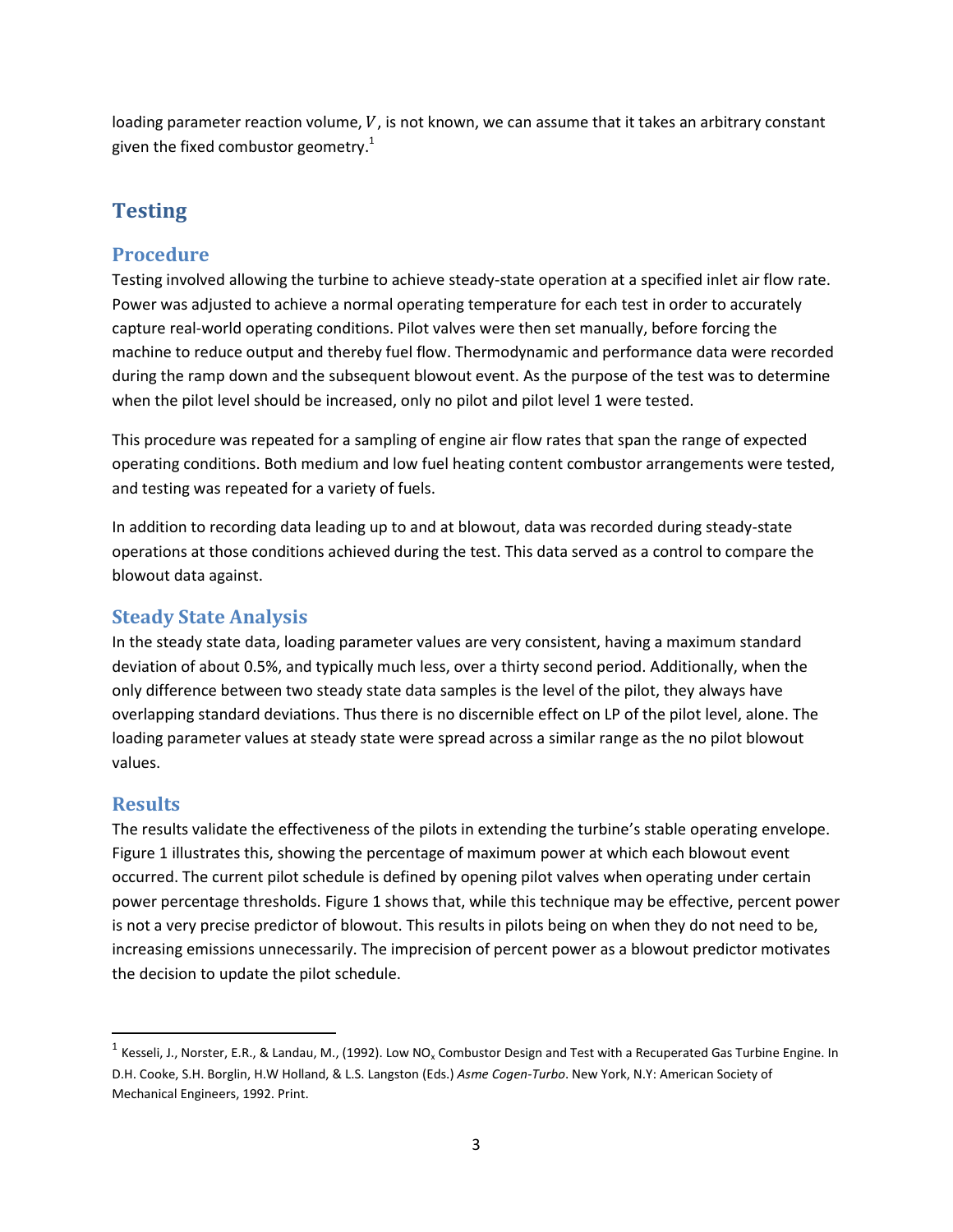

<span id="page-3-0"></span>**Figure 1 - Output percent power versus air flow at blowout conditions**



**Figure 2 - Combustor Loading Parameter versus air flow at blowout conditions**

<span id="page-3-1"></span>[Figure 2](#page-3-1) shows the computed LP at blowout across all of the tests. The vertical scale is similar to that presented in [Figure 1.](#page-3-0) It is readily apparent that LP correlates the blowout data better, as all of the data falls within a much smaller range. However, it is also notable that any significant separation between the blowout LP value with no pilot on and with pilot level 1 on is gone. This observation remains even when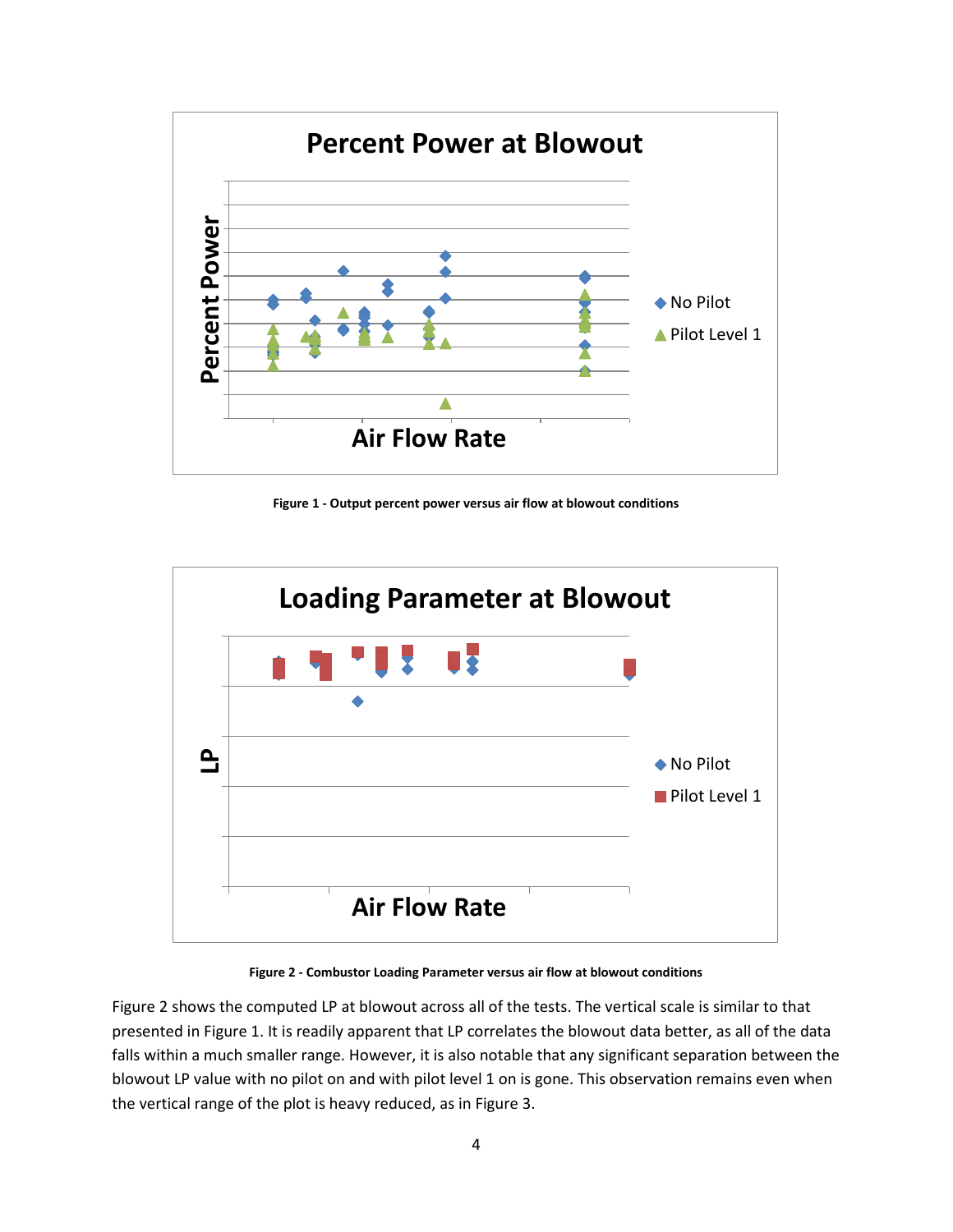

**Figure 3 - Combustor LP versus air flow at blowout with a reduced vertical scale**

#### <span id="page-4-0"></span>**Transient Analysis**

The similarity between LP values at blowout with no pilot on and pilot level 1 on makes it difficult to stage the pilots. Empirically, and based on [Figure 1,](#page-3-0) we know that pilot level 1 is sufficient to extend the operating envelope of the turbine without turning the pilot level 2 on as well. In order to attempt to differentiate between blowout conditions with and without pilot level 1 on, the time response of LP was investigated.

#### **No Pilot Blowout**

When there was no pilot on, the blowout transient followed a predictable pattern. Immediately before the blowout event, there was a step increase in LP with a magnitude many times the variation seen in the steady state data. This step consistently came shortly before blowout.



**Figure 4 - Transient response of LP during a blowout with no pilot**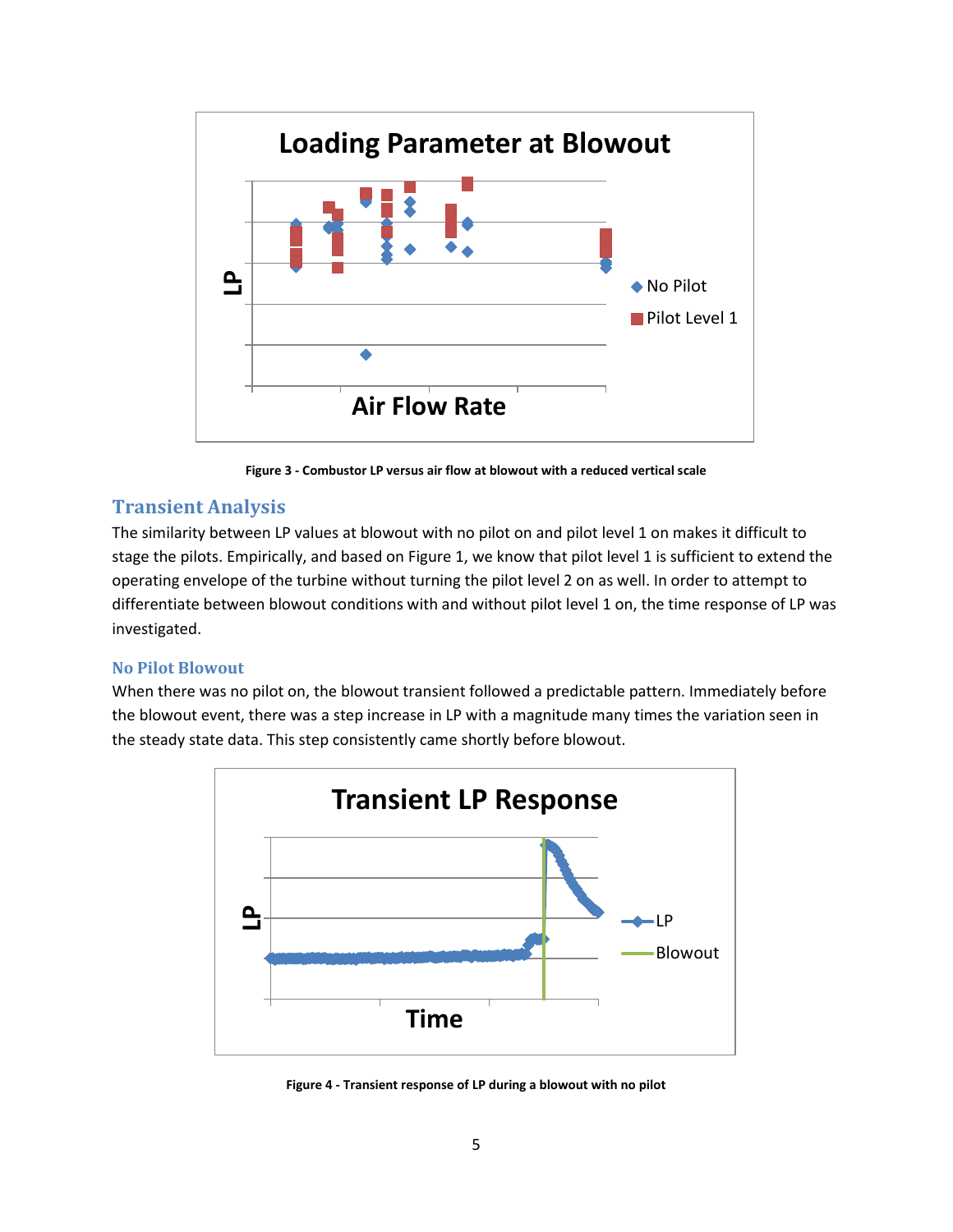#### **Pilot Level 1 Blowout**

In contrast to the predictability of no pilot blowout, blowout with pilot level 1 on showed inconsistent behavior. This is likely due to the diffusion flame introduced by the pilot. By moving the system away from the well-mixed regime, where the LP is better defined, spatial variations in the combustor flow make the qualities of the time response more unpredictable.

#### **Pre-Blowout LP Values**

The transient analysis showed patterns in the LP blowout response with and without pilot level 1 on, but they either were not consistent enough or did not give enough warning to reliably use in a pilot schedule. What we did find, however, was that the LP value at blowout was significantly elevated from its recent time-averaged value in cases where no pilot was on, while it was only slightly elevated from this value when pilot level 1 was on. Since the actual blowout LP values are very similar between these two cases, this suggested that there would be a difference in pre-blowout LP values for cases with and without pilot level 1.

[Figure 5](#page-5-0) shows the loading parameter values before blowout across all of the tests. The data has a spread that is similar to what was found at blowout, but there is more separation between the no pilot and pilot level 1 values, as predicted.



**Figure 5 – Combustor LP versus air flow at conditions immediately before blowout**

<span id="page-5-0"></span>The pre-blowout LP values are found to be independent of combustor inlet pressure and air mass flow. This suggests that the loading parameter accurately captures the effects of these parameters on blowout, which is to be expected, since these parameters are components of the LP. However, further investigation showed that trends in the pre-blowout value of the loading parameter were related to trends in other combustor-related variables, such as temperature and fuel. Removing one or more of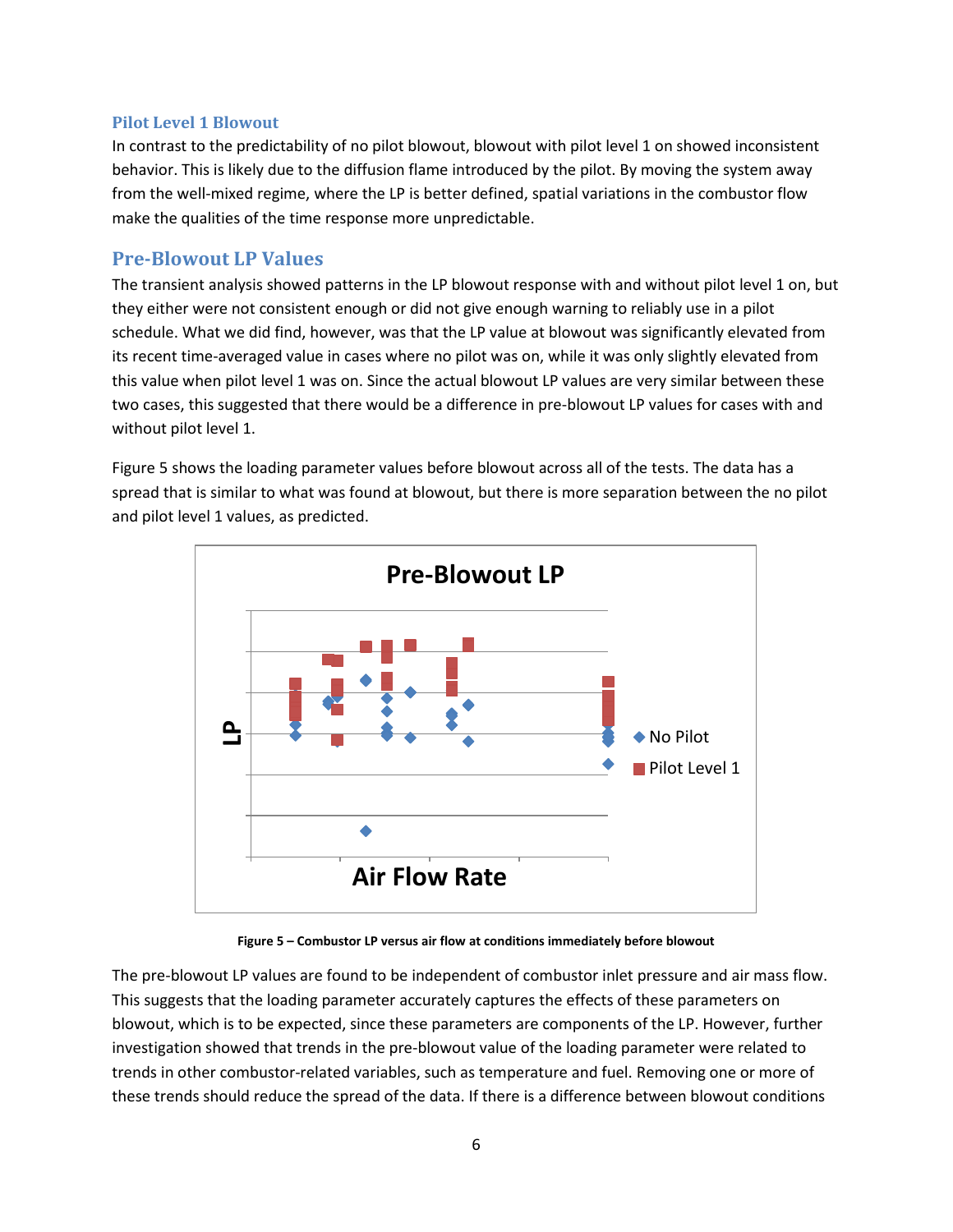with no pilot and with pilot level 1, as we expect there should be, the difference between the LP values at these two states should remain. The results of correcting the loading parameter to remove these trends can be seen i[n Figure 6.](#page-6-0)



**Figure 6 – Corrected combustor LP versus air flow at conditions immediately before blowout**

# <span id="page-6-0"></span>**Conclusions**

The testing and analysis presented here shows that we can successfully describe the conditions of blowout using a single combustor loading parameter. The analysis also demonstrates that turning on pilot level 1 delays blowout until higher combustor loading levels are reached. This can be used to define LP values at which each pilot will be turned on in order to prevent blowout, without turning pilots on prematurely, which has an impact on emissions. The similarity between steady state loading parameter values and those at blowout with no pilot on make it somewhat difficult to establish a threshold at which pilot level 1 should be turned on. However, since pilot level 1 blowout occurs at higher levels than this, establishing a level for the second pilot is straightforward.

In the above analysis, blowout conditions are found to be significantly different across neither the fuels nor combustors used in these tests, by all metrics considered. Steady state operating conditions present similar ranges across these variables as well. These results suggest that the schedule may be consistent across all fuels and combustors used by FlexEnergy turbines. More testing will be required to verify that